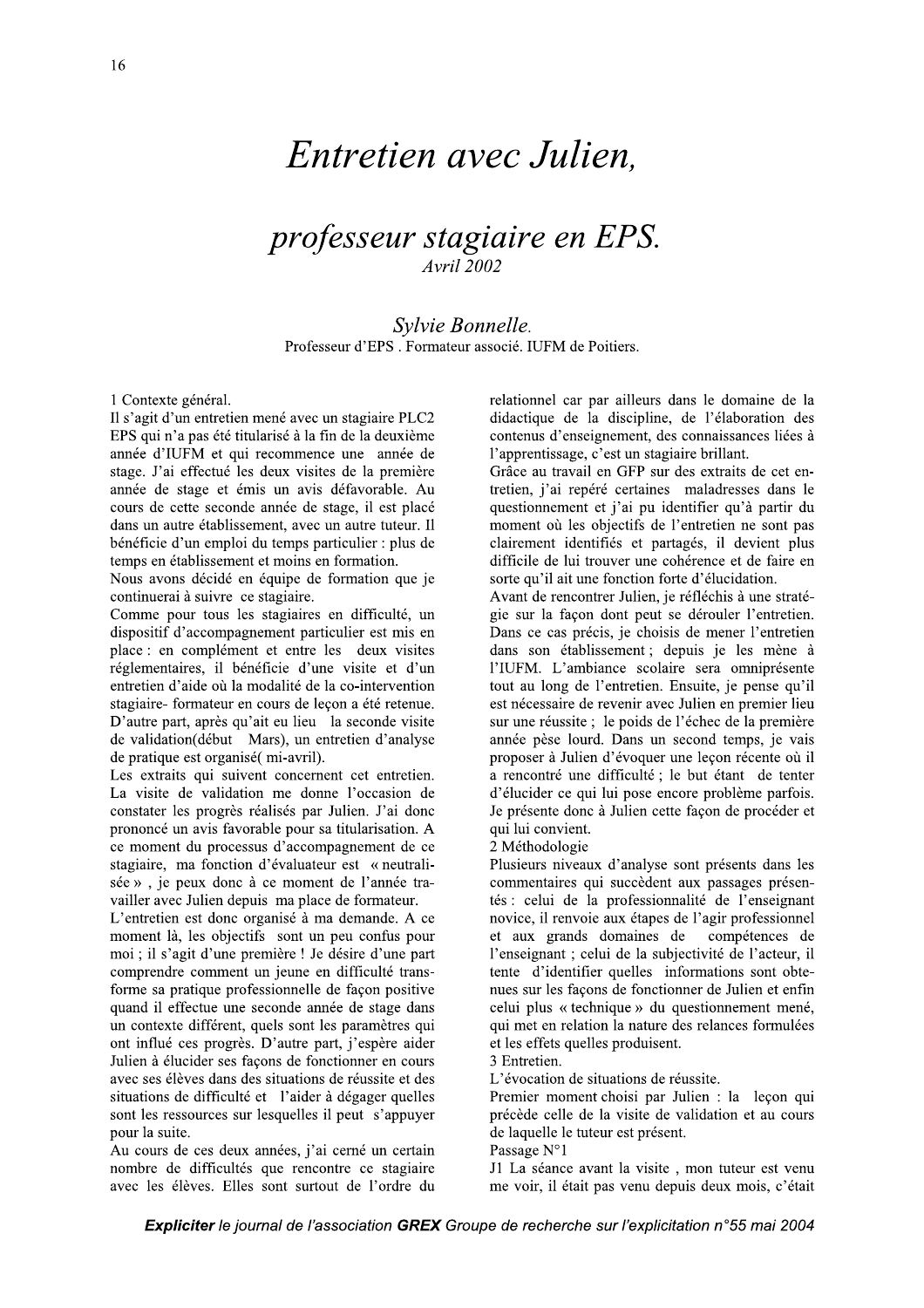une séance importante qui allait confirmer ou infirmer des progrès, une séance forte à cause du délai, ce qu'il m'a dit juste après, ce qui l'a marqué et ce qu'il m'a dit le lundi qui a suivi cette séance là, il m'a dit des choses importantes qui m'ont aidé à être serein, à être prêt je crois pour la visite, je pense pas que c'était un coup de chance cette visite, c'était ...Cette séance là a vraiment, vraiment très  $servi...$ 

S2 D'accord et tu as envie de reparler de cette séance là ?

J3 Ouais j'ai envie de la ... de comprendre un petit peu...

S4 Donc si tu veux, tu vas me brosser rapidement le tableau, comme moi je l'ai pas vécue cette situation là, tu vas me la présenter ensuite on ira voir plus précisément un moment particulier sur lequel tu as envie de revenir. D'accord?

J5 D'accord...Je commence par l'échauffement ?

S6 Tu me brosses le contexte un petit peu et peutêtre plus précisément le moment sur lequel tu as envie de revenir s'il y en a un ?

J7 D'accord...( hésitation) ça...ça reste globalement une séance bonne, c'est assez flou ..euh...

S8 Est-ce que tu peux me dire où c'était, avec quels élèves c'était ?

J9 Daccord...donc c'était courant euh....début mars avec des élèves de 4<sup>ème</sup> D en volley ball, le mercredi matin de 10 à 11, à 11H30 on passait en gymnastique...ce qui me reste de cette séance dans le contexte ...dans l'idée ce que j'en garde c'est ...!'absence...le peu de problèmes disciplinaires, j'irais même plus loin, je dirais qu'il y avait une bonne alchimie relationnelle, ce terme là ça me plait parce que c'est juste, je sentais qu'on était sur la même longueur d'onde avec les élèves, il y avait pas de blocage, pas de ...

#### S10 hem, hem

J11 et c'est une réussite d'autant plus qu'avec cette classe là c'était pas... parti bien, il y avait des élèves un peu turbulents, donc j'étais content de ça ....au niveau disciplinaire aussi, au niveau des séances proposées....j'étais satisfait...y avait des choses à retravailler mais euh je m'étais appuyé sur les propositions de mon tuteur et dans son livre et euh ça fonctionnait quoi, je ....ce qui me plaisait et c'est un progrès par rapport à l'an dernier c'est que je voyais mieux...ah j'arrivais mieux à différencier, à proposer des exercices différenciés, je savais ce que je voulais vraiment travailler et je me disais tiens là ils ont avancé, ils ont pas avancé...là enfin je faisais plus semblant de les faire apprendre mais j'étais vraiment dans l'apprentissage...des moments je faisais semblant, je me disais ils ont dû faire ça, je l'ai pas vu, je me souviens tu disais dans ton rapport « observation diffuse et floue »....là

S12 Hem, et est- ce qu'il y aurait un moment particulier de ta leçon qui te revient où tu as eu ce sentiment là, d'être avec cette alchimie, où cette al-

chimie se mettait en place, que tu faisais cours pour les élèves, est ce qu'il y a un moment précis, particulier sur lequel tu as envie de revenir ?

J13 hem, plusieurs petits moments, il y a un moment dans la mise en place de la situation collective, il y a une situation d'échauffement d'échauffement avec jonglage, une situation de travail à deux : manipulation échange de balle et une situation collective mise en place d'une situation collective ça se passait bien, les élèves comprenaient, ça s'est vite mis en place ....../.....

S14 hem, hem, à laquelle de ces situations tu as envie de revenir ? Sur laquelle ..

J15 la situation collective....

S<sub>16</sub> la collective plutôt?

J17 voilà...

S18 d'accord, alors vas-v..

J19 c'était un 3 contre 3 pour le niveau le plus en difficulté et 4 contre 4, le but pour l'équipe qui reçoit ...il y a une équipe qui sert, il y a 4 serveurs, chacun son tour sert et une équipe qui reçoit en position ,le but du jeu réussir à renvoyer la balle ....des choses...euh ... classiques mais ça ...euh .... pour moi ça ...s'est mis en place facilement, les élèves participaient...on pourrait dire que c'est pénible de servir des fois...

S20 c'est la première fois que tu la faisais ?

J21 Non, c'est pas le première fois

S22 D'accord

J23 c'est vraiment l'aboutissement...ce qui me plait c'est que j'ai réussi à l'amener progressivement pour arriver à ça en m'appuyant sur tout ce que j'avais mis en place avant

S24 D'accord, alors si tu veux bien on va revenir à cette situation précisément, est-ce que tu peux te remettre un peu au contact de la situation, revoir comment tu es dans le gymnase, où sont les élèves, à quel moment tu commences à mettre en place cette situation là ?

J25 Oui je me souviens.... Ils étaient en train de faire le travail à 2, j'arrête le travail à 2

S26 Tu arrêtes le travail à 2, tu es où à ce moment  $1a$ ?

J27 moi je suis ... Je me suis rapproché du tableau... S28 Tu te rapproches du tableau...

J29 Je suis contre le grand mur latéral du gymnase, les élèves sont devant moi, je les rappelle, j'étais content de ce qu'ils avaient fait..

S30 Quand tu es conten, qu'est ce qui se passe pour toi, tu

J31 Je suis détendu, je prends le temps de les faire venir, je les presse pas, enfin je les presse mais... S32Quand tu les fais venir tu...

J33 J'essaie de faire « hop, vite, vite » j'insiste sur « vite, vite, vite » mais sans brusquer, en appelant, en ayant la

voix, je crois que c'est la voix surtout qui est plus douce

S34 Quand tu as la voix douce, elle est comment?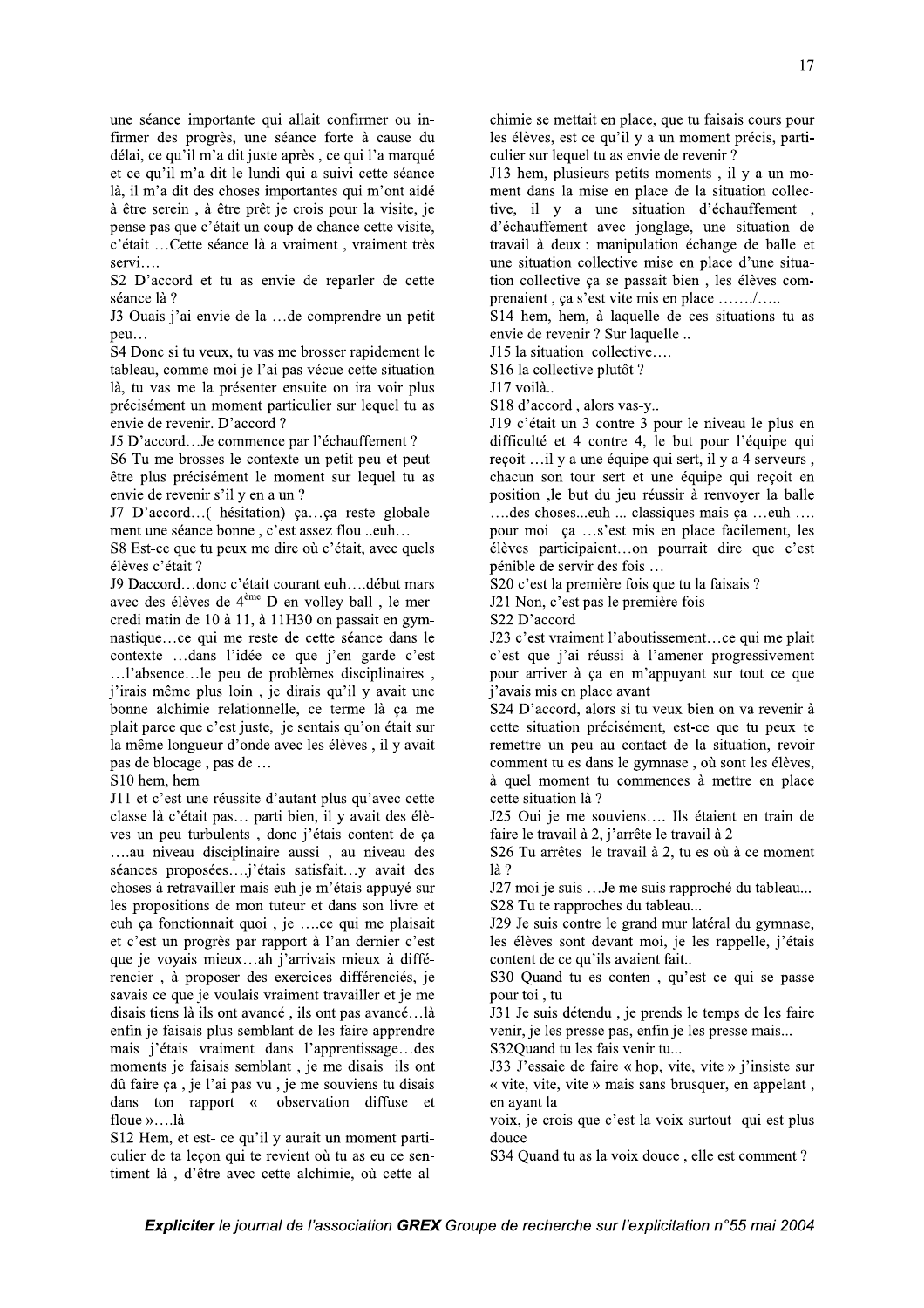S36 Ca touche intérieurement...ça fait comment ?

J37 Ben c'est pas douloureux, c'est bien,

S38 c'est pas douloureux...

J39 C'est fluide, c'est fluide, c'est ..., bon j'appelle, hop ... (dit doucement)

S40 C'est fluide et quand tu fais ça qu'est ce qui se passe?

J41 Ben j'ai déjà en tête, je vis déjà ce que je vais dire après, je fais attention

S42 Tu fais attention, quand tu fais attention tu fais quoi?

J43 Je fais attention à ce que tout le monde vienne mais ..c'est pas coûteux, j'aurais pu le vivre comme je l'ai

souvent vécu en première année, euh de facon un peu douloureuse, je rappelle et pis j'me dis mince *i'ai* pas fini

j'suis pas prêt...donc là je suis serein...

S45 Donc t'es détendu, t'es serein, tes élèves approchent et qu'est ce qui se passe après ?

J46 Alors là je me dis la situation s'est bien passé, je le dis..

S47 T'es dans cet état de quiétude...c'est ça ?

J 48 hem c'est ca

Commentaire J1 à J48.

Ce passage correspond à un moment qui appartient plutôt au registre professionnel de la conduite de la classe : un des moments de transition dans une leçon d'EPS, un moment de non activité motrice des élèves.

Dans ce moment retenu par Julien, plusieurs étapes sont identifiables :

Etape 1 : rassembler les élèves en un point précis du gymnase, en perdant le moins de temps possible.

Etape 2 : donner son point de vue sur ce qu'ils ont fait.

Etape 3 : présenter la tache suivante.

Tout le début de l'entretien (J1 à S24) consiste à aider Julien à choisir un moment spécifié sur lequel il veut revenir.

En J9, il parle «d'une bonne alchimie relationnelle». En entendant cette formulation, je repère là un moment important pour lui et qui représente sûrement une ressource pour lui.

En J11, je reprends ces mots et l'engage dans l'évocation d'un moment particulier de sa leçon où il ressent cette « alchimie ».

Etape 1 : rassembler les élèves ...

En J30 : la question relance plutôt sur l'état interne de Julien avec une formulation très ouverte( qu'estce qui se passe pour toi) qui peut provoquer des réponses de l'ordre du ressenti. Mais comme ici il s'agit d'un état positif, ça n'entraîne pas de conséquences « néfastes » d'autant plus que Julien repasse sur l'action.

A ce stade de l'entretien, il paraît intéressant de s'arrêter sur ce moment choisi par Julien. C'est un moment de la séance où il rassemble les élèves

pour faire le point avec eux sur ce qu'ils viennent de faire et leur présenter la tâche suivante. Les éléments de l'expertise de l'enseignant dans ce type de moment sont la capacité à rassembler rapidement la classe, obtenir l'attention des élèves, communiquer avec clarté, questionner et être à l'écoute des réponses. Pour Julien, il s'agit à ce moment là de ne pas perdre trop de temps « sans brusquer ». Un dilemme qu'il semble surmonter en donnant du rythme avec les mots utilisés « vite, vite, vite » mais en prenant un ton de voix doux. Son attention est orientée de façon prioritaire sur le regroupement de tous les élèves. Par comparaison avec des situations analogues de l'année passée, on comprend que ce moment « n'est pas coûteux ». Le vocabulaire utilisé : pas douloureux, fluide, serein le traduit.

Etape 2 : donner son point de vue sur ce qu'ils ont fait.

S49 donc les élèves approchent, qu'est ce que tu fais ensuite?

J50 s'installent, je leur donne mon point de vue sur la situation, j'sais plus si j'fais un bilan, je me souviens plus, je crois...

S51 quand tu leur donnes ton point de vue là comment ...

J52 ben j'essaie de leur montrer, comme tu me l'avais conseillé, j'essaie de leur montrer que je suis content, que je suis vraiment satisfait en ayant à la fois euh ..le sourire mais euh avec de la conviction dans le regard, ces deux là, j'essaie d'allier ça, en plus je pense que ça se voit parce que je suis vraiment content intérieurement.

S53 D'accord, donc

J54 Je suis pas crispé, souvent ça me tend un peu, je le ...

S55 là tu sens que tu es détendu...

156 ouais, ouais... je me pose à l'intérieur de moi, souvent quand je me fâche, de l'extérieur je suis comme prêt à bondir, donc là je suis tranquille, je suis un petit peu ...pas tendu ...vigilant ..parce que j'ai la séance à présenter donc ça me ...il y a plusieurs choses qui se mêlent...

S57 donc on revient à ce moment, tes élèves sont arrivés, ils sont là ? Ils sont comment ?

J58 oui, ils sont assis

S59 tu les as fait asseoir

J60 je les ai fait asseoir

S61 t'es en face d'eux ? Tu les vois ?

J62 Ils sont... je pense qu'ils sont assez contents, ils ont joué, ils ont manipulé,

S63 A quoi tu vois qu'ils sont contents ?

J64 Ben... c'est que......il y a pas un ....un silence guindé ...ça discutait un petit peu, mais dès que je les rappelais à l'ordre hop ...donc là je les laisse s'installer, il y en a qui viennent tranquillement mais ..., y a pas de sourire mais y a un visage détendu, on a un peu manipulé, on est, on est...

S65 d'accord donc tu fais quoi ensuite ?

Commentaire S49 à S65 :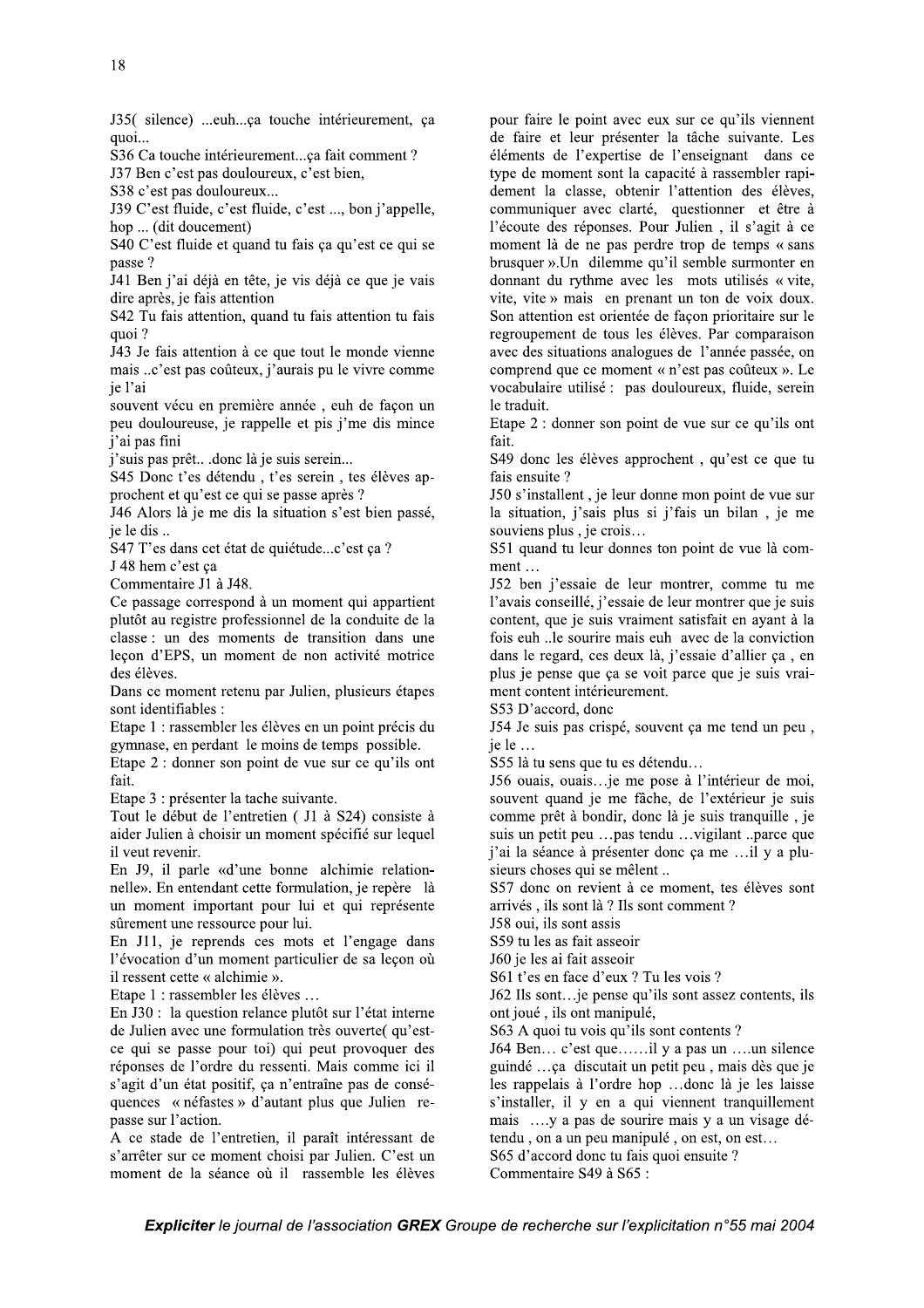évocation ou peu. Il a un discours sur sa pratique. activité majeure concerne la Son prise d'informations sur l'état des élèves. Etape 3 : présenter la situation suivante.

166 je présente la... j'essaie de présenter la ... la situation..

Durant ce moment de l'entretien Julien n'est pas en

S67 alors quand tu présentes comment tu présentes ? Tes élèves sont par terre..

J68 sont par terre, je les regarde

S69 tu les regardes, qu'est ce que tu vois quand tu les regardes ?

J70 j'ai le tableau à côté

S71 t'as le tableau là

J72 je pense que je regarde un petit peu tout le monde si il y a un taux d'écoute satisfaisant, je sais ...il y a un taux d'écoute satisfaisant

S73 oui, à quoi tu sais que tu as un taux d'écoute satisfaisant?

J74 j'entends pas grand-chose et puis

S75 t'entends pas grand-chose...

J76 et je vois les élèves qui me regardent, les têtes vers moi

S77 d'accord, d'accord ... et qu'est ce que tu fais ensuite?

J78 je ... je commence à présenter le, à dire que c'est une situation qu'on a déjà reprise, qu'on a déjà faite, qu'on va reprendre, je demande s'ils s'en souviennent, j'essaie de ....euh... faire sortir les quelques points importants

S79 oui, quand tu demandes s'ils s'en souviennent là tu fais quoi ?

J80 Je...je donne une petit attente et quand quelqu'un, je me souviens plus, et quand quelqu'un prend la parole je l'indique, le lui dis vas y donc y a .... Ils donnent des bribes d'informations c'est ....

S81 hem... t'es comment quand ils te donnent des hribes

J89 ben je suis satisfait pour certains

S90 t' es satisfait, quand t'es satisfait

J91 même si c'est euh ... mais si c'est encore que des bribes, même si la situation est pas toute maîtrisée, c'est satisfaisant parce que je peux quand même m'appuyer sur ce qu'ils font ...donc là encore il y a ...bon c'est pas un échange véritable mais c'est plus que je réussissais à faire l'an dernier où je donnais des réponses un peu guindées et encore

S92 hem, hem donc là tu sens qu'il y a...

J93 là c'est un peu leur situation, quoi, j'essaie de leur parler de leur situation « vous vous souvenez de ce que vous avez fait ? » c'est la mienne mais « c'est ce qui va vous faire progresser », c'est la leur un petit peu....j'essaie d'être dans cette attitude là, il faut que je reprécise rapidement : quand je le fais je suis euh au tableau, je me souviens plus si *i*'avais dessiné .... je rappelle l'essentiel l'organisation...

S94 d'accord, t'es debout là? Tu te sers du tableau?

J95 je suis debout, j'ai marqué les terrains..

S96 donc là ils t'écoutent tes élèves ? Ils sont comment

J97 ils m'écoutent, il y a un élève qui discute un peu mais ..c'est son attitude normale

S98 donc tu les regardes, tu écris ?

J99 ouais c'est difficile, j'écris "en même temps je parle, je me retourne, je reparle (mime la situation)

S100 est ce que tu entends quelque chose quand tu fais ça ?

J101 non, non, c'est une classe qui est assez euh...c'est ce que j'ai entendu au conseil de classe assez passive, moi c'est quelque chose qui m'aide parce que je perds de l'énergie, c'est plus dur pour moi de contenir leur énergie, c'est comme ça que ie le vis souvent

S102 d'accord, t'es plus à l'aise quand tu donnes de l'énergie

J103 quand je donne de l'énergie

S104 qu'est ce qui se passe à ce moment là ? quand tu leur donnes de l'énergie ?

J105 .....( silence) pour moi c'est plus plaisant, ça se rapproche plus de mon image de professeur, l'image du professeur qui contient l'énergie des élèves, qui les bride un peu c'est pas une image un peu garde-chiourme un peu fonctionnaire enfin ...c'est un peu l'attitude de l'an dernier où je suis fermé sur ma logique rigide, la sanction

Là ...

S106 et dans ce moment là tu as le sentiment qu'il se passe ca?

J107 ouais, il se passe depuis que je pousse( geste de poussée), que je les encourage

S108 (je reprends le geste) comment tu fais quand tu fais ça ?

J109 ben je sens... que c'est ... j'ai le ... c'est moi qui décide

S110 c'est toi qui décide, quand tu décides comment tu décides ?

J111 je ...j'arrête, à la fin de l'explication je relance « allez, vite, vite , vite !! allez on est parti hop !! » et puis je me mets retrait, je regarde un petit peu, je vais sur le groupe, souvent le 3<sup>ème</sup> qui est en difficulté, je vais les voir....

S112 d'accord, donc c'est ça pour toi ...utiliser le

J113 c'est ça ...l'idée de donner du rythme par la voix, par l'attitude aussi qui est ....où je pars aussi, je pars avec les élèves et puis ...

S114 tu pars avec

J115 ouais je pars avec ...

S116 c'est important ça « je pars avec »?

J117 c'est important, je pars avec, ça me rappelle toujours ce que j'avais constaté, ce que Mme A avait constaté : l'attitude distante par rapport au groupe

S118 là tu as l'impression quand tu pars avec que tu es proche?

J119 ouais ouais je suis proche..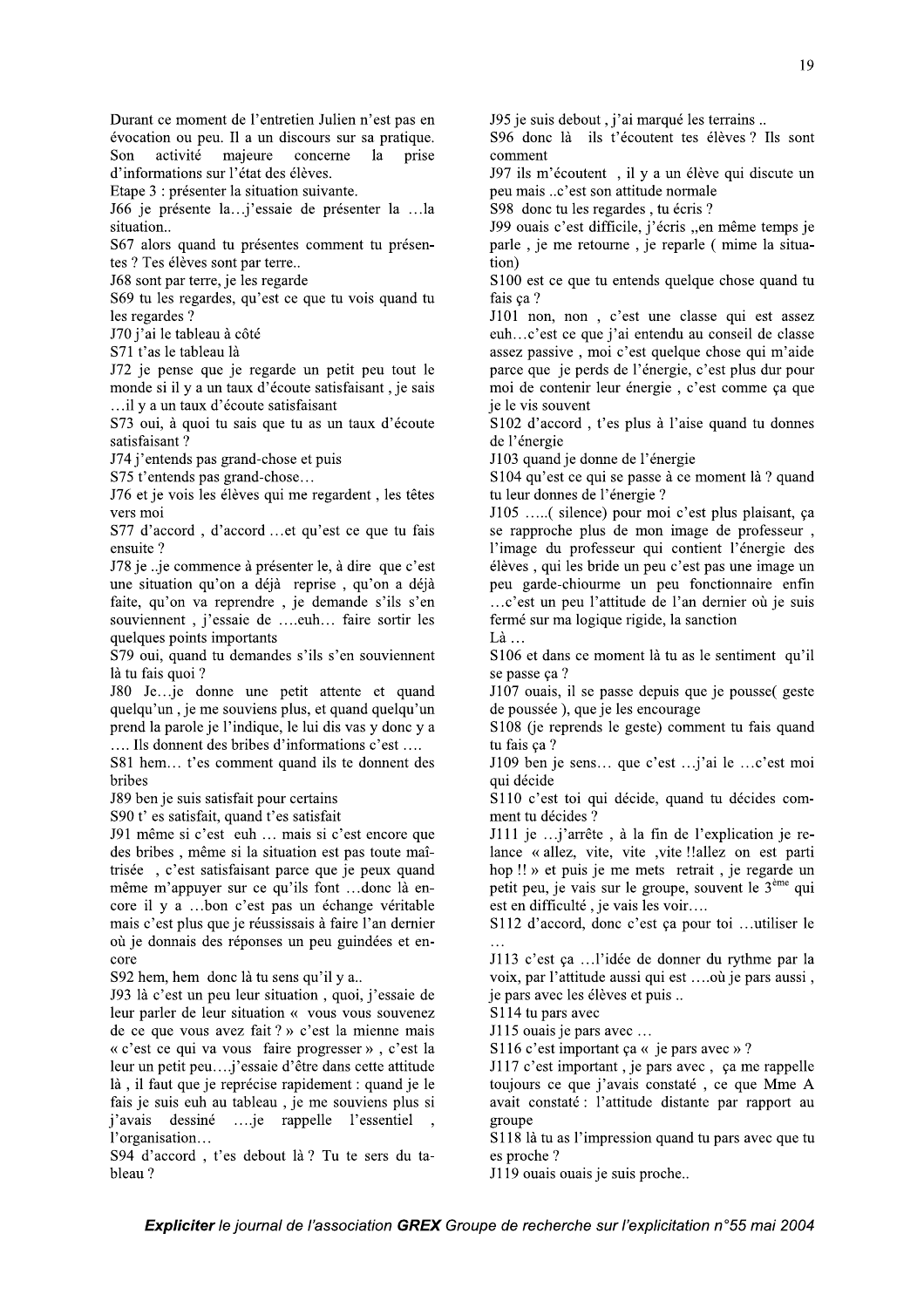$S120$  c'est important ça ? En quoi c'est important ?  $J121$  ça me differencie de......( silence) ça me differencie ....du prof en difficulte que j'etais l'an dernier

Commentaire général S1 a  $J121$ 

A propos de ce moment, Julien est tres peu en evocation. Neanmoins il va mettre des mots sur des progres qu'il a réalisés par rapport à l'année passée.

 $J/2$  a  $S/I$ : Julien poursuit sa prise d'information sur les eleves : regards sur les eleves, l'ambiance sonore est prise en compte, prise d'indices sur la qualité d'écouté des élèves (orientation des régards, position des tetes).

 $J/8$  a  $J89$ : Julien met les eleves a contribution par le questionnement. La strategie de questionnement permet d'orienter l'attention des eleves vers une situation connue.

 $J91: II$  parle de « bribes » pour qualifier les reponses des eleves. Un progres est mis a jour dans la mesure ou il parvient à davantage écouter les élèves et a leur formuler des reponses plus authentiques. D--

 $J93$  II formule les tentatives d'implication des eleves dans sa demarche d'enseignement.

S<sub>101</sub> a J105 : Julien evoque la place importante de l'energie, de sa circulation et de sa bipolarite. La reserve d'energie de Julien s'épuise d'autant plus vite que l'energie que degage la classe est importante. Quand il contient l'energie de la classe, il peut non plus consommer de l'energie a perte mais en donner de façon positive. Ce mecanisme se confirme en J10/: l'inversion de polarite se fait par une intervention active sur les eleves : les pousser, les encourager.

Finalement en J109, il exprime de façon forte ce qui est important pour lui : que ce soit lui qui decide.

 $\frac{100 \text{ a S}}{19}$ : la notion de distance dans la relation a l'eleve est evoquee. « Je pars avec » semble exprimer une implication plus forte aux cotes des eleves et donc une plus grande proximité.

 $S120$ : sortie de l'action pour aller « visiter » le registre des opinions et des jugements. La question provoque une mise à distance. Julien se regarde et se compare. Il « ramasse » en quelques mots le chemin parcouru depuis l'an passe. L'agir qui fait  $\alpha$  lui un prot qui n'est plus en difficulté peut se resumer de la façon suivante : gerer l'energie differemment, se placer dans une plus grande proximite  $\frac{1}{2}$  des eleves et decider.

Etape 3 : presenter la situation.

S124 d'accord, si on revient a ce moment precis ou tu presentes la situation, est ce que tu as ce sentiment la a ce moment la d'aller avec eux, cette proximite ? Il y a un moment dans la leçon ou tu sens ça ?

 $J125$  ce moment la je le sens, c'est en arriere fond  $\frac{1}{2}$ 

 $\frac{126}{6}$  c'est où la quand tu mets en arrière fond

 $J127$  en arriere fond c'est ... j'ai en premier plan ce que je suis en train de presenter

 $S128$  c'est devant? c'est en couleur? c'est comment? .....En premier plan c'est ou, tu peux le dire ? Dans ta tete tu l'as ou ?.........(silence )

IT29 en premier plan, je l'ai peut-etre un peu image sur les terrains, c'est l'idée de l'avoir sur les terrains déjà, c'est le 1<sup>e</sup>r plan, en fait si je l'imageais par rapport à la salle, le 1<sup>er</sup> plan c'est les terrains qui vont bientot etre occupes et que j'ai en tete dejà, je vois -

 $\frac{130 \text{ d} \text{ accord}}{24}$  tu vois ça, donc ça c'est la devant...  $\frac{1}{2}$ 

J131 et il y a un  $2^{\text{eme}}$  plan c'est les élèves que je surveille, que j'ai en  $2^{\text{eme}}$  plan, voilà ils sont juste la (Julien accompagne de gestes de la main montant devant et derrière), mes preoccupations viennent de ...... ;c'est interessant parce que ça me fait penser a ... .. centration sur la tache, centration sur soi...je suis quand meme concentre deja sur la tache a presenter ;..sur les eleves, sur moi  $\dots$ 

 $\frac{5132}{1000}$  alors ça c'est l'arriere fond ...

 $J133$  ouals...

 $\mathbf{S}$ 134 c'est comment par rapport au plan des ele $ves$  ?

 $J135$  ben il y a une satisfaction, d'être content que ça se passe bien..

 $S136$  c'est du ressenti plutot alors...

 $J13/$  ouais c'est du ressenti dans l'action, pendant f suis un petit peu angoisse, je me dis est ce que ça va marcher? 8--

 $\text{S138}$  quand tu es angoisse qu'est ce que tu fais quand meme?  $\frac{7}{10}$ 

 $J139$  je me dis j'espere que ça va marcher, donc je fais attention, mais je trouve que c'est salutaire, je la garde cette angoisse, parce que ça permet d'etre vigilant sur la presentation de la situation  $\dots$ 

 $\frac{1}{2}$ S140 donc tu as tes 3 plans la ...

J141 ouais un plan assez clair parce qu'il est sur la salle, il est au tableau, …un plan relativement clair mais j'ai pas les yeux dessus, j'ai les yeux un peu dans le flou mais le flou ;..euh... je balaie, j'ai  $\Gamma$  impression de balayer, c'est flou, c'est les eleves : est ce qu'il y a du mouvement ou pas, est- ce que ça parle ou pas ?

 $\mathbf{S}$ 142 et la ça bouge pas ?

J143 la ça bouge pas trop, c'est satisfaisant  $S144$  et ...?

J145 et moi...ou le champ qui est derriere moi...ben .euh... c'est l'equilibre, je suis bien , j'ai pas de ...tension... J'ai un plaisir à agir, à expliquer, a a i

Commentaire  $S124$  a  $J145$ .

S124 : exploration de cette notion de proximité.

Using the sense, c'est en arrière fond<br>  $\frac{1}{2}$  and  $\frac{1}{2}$  convent là je le sens, c'est en arrière fond<br>  $\frac{1}{2}$  convent là, plusieurs fenêtes attentionnelles<br>
Since c'est où là quand tu mets en arrière fond<br>  $\frac{1$  $J125$  a  $J145$  : Julien explicite un fonctionnement ou 11 navigue dans ce qu'il nomme des « plans ». L 'evocation de cette façon de fonctionner renvoie à la dynamique de l'attention. En effet, pour Julien a ce moment la, plusieurs fenetres attentionnelles sont ouvertes : une tres large qui englobe le gymhase, les terrains de volley, une plus petite occupee par l'activite des eleves et enfin une autre en prise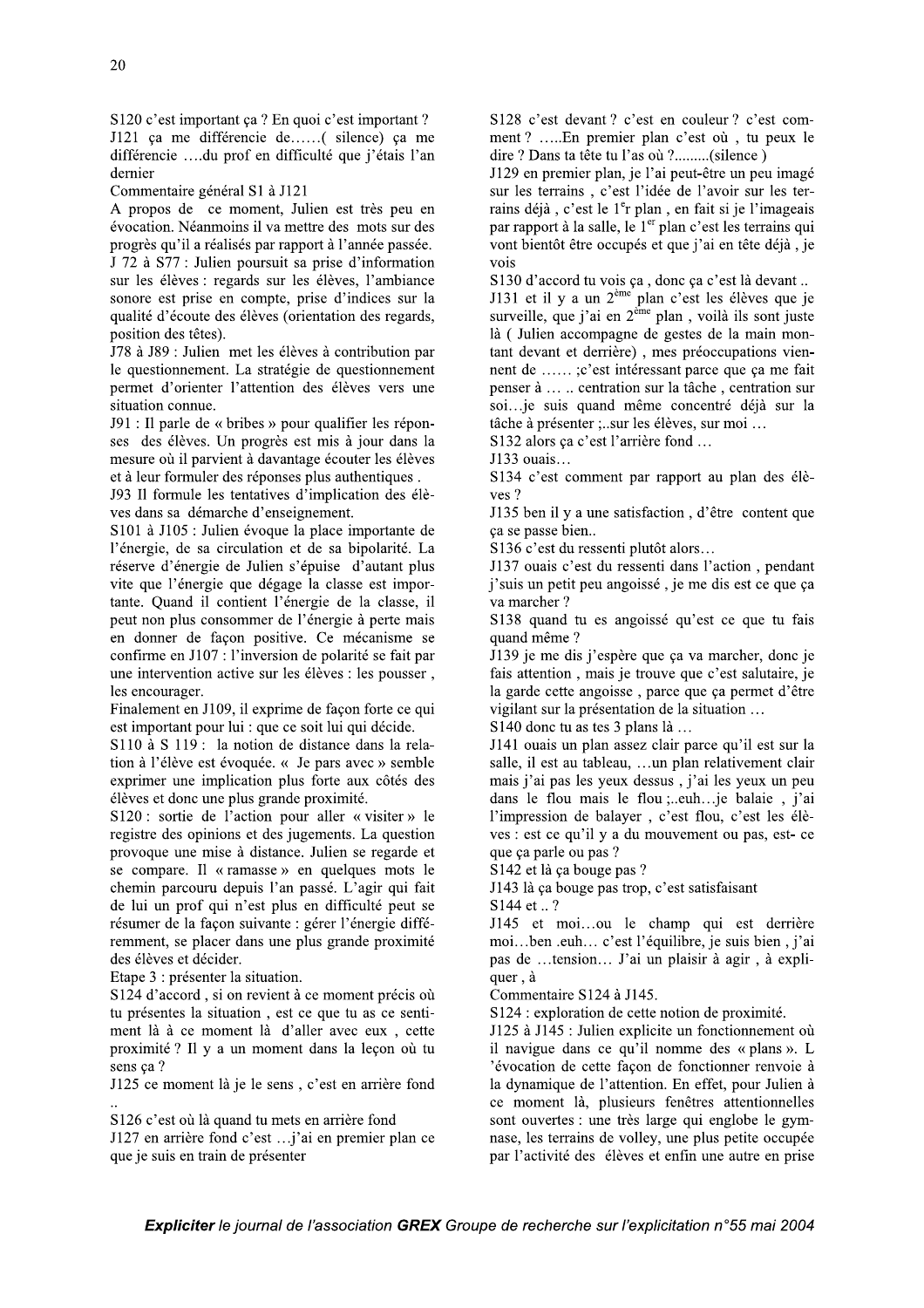S29 Comment tu dis là ?

Ce passage permet de mettre à jour ce qui semble être une aide importante pour Julien dans son enseignement : la convocation mentale de son tuteur. Il semble que l'image du tuteur surgit quand la fenêtre attentionnelle sur la propre façon d'agir de Julien est ouverte et laisse remonter une information « tiens je parle vite, j'ai un débit précipité ». A ce moment là Julien dit voir son tuteur en train d'agir dans la même situation, ce qui lui permet de se « ressaisir », c'est-à-dire de naviguer dans ses différents plans, et plus précisément d'opérer un mouvement d'attention vers lui, de lâcher brièvement les élèves et de prendre conscience de sa façon précipitée de faire et de dire. Il peut alors réguler son action : « donner des consignes aux élèves » en travaillant sur sa respiration et dire plus calmement.

directe avec son fonctionnement interne : dialogue interne et ressenti.

J131 : Julien sort momentanément de l'évocation : il fait un lien entre ce qu'il vient de mettre à jour et une théorie de l'apprentissage en EPS.

S138 : l'émotion arrive, je relance sur l'action.

J141 à J145 : A ce moment Julien recontacte de façon intense la situation y compris son état interne. Conclusion

A ce stade de l'entretien je pose une question à Julien en lui demandant s'il peut faire l'hypothèse que c'est ça qu'il a bien su faire progresser c'est-àdire à être moins sur son plan profond à lui et à naviguer davantage entre les 3 plans en sachant que son plan à lui pourra venir? La formulation lui convient, il la trouve juste. Il rajoute une comparaison avec l'année passée dans une situation analogue où il juge qu'il a alors une mauvaise gestion de la relation éducative. Il réutilise le mot « alchimie »et juge que c'est sur la relation avec l'élève qu'il a progressé. On conclut que ce mouvement entre les différents plans permet à Julien de se détacher. Il dit être moins centré sur lui et donc comprendre mieux la logique des élèves et donc « les excuse mieux », « un élève qui écoute pas c'est un peu normal, moi aussi j'ai été élève et il m'arrivait des fois de... ». Je lui demande alors s'il a « oublié » son vécu d'élève ? Il explique alors qu'il n'a pas oublié mais qu'il ne pouvait pas le prendre ne compte à ce moment là de par son nouveau statut. Il emploie le mot « dissonance » : d'une part se rappeler son vécu d'élève et d'autre part l'occulter parce que c'est lui le prof maintenant.

Second moment : il s'agit de la même leçon ; les élèves sont répartis sur les terrains de volley.

Julien choisit de revenir sur un autre moment de la leçon. Il s'agit d'un moment où les élèves sont répartis sur les terrains et ont à mettre en place la situation.

Du point de vue de la pratique enseignante, ce moment appartient aux opérations de régulation du fonctionnement des élèves dans la tâche. Il se situe en amont de l'apprentissage proprement dit. Julien a constaté que sur un terrain les élèves ne s'engagent pas dans l'action. Il dit être à la recherche « de là où ça bloque » sur ce terrain. Il spécifie le terrain 3 où ça bloque. Sa première opération consiste à se mettre en condition pour arriver calmement dans ce groupe. Il adopte rapidement une stratégie en décidant de « faire le mec surpris : ben quoi c'est pas encore en place ? » et ensuite choisit de questionner les élèves.

S1 Quand tu leur poses la question là, tu les vois ?

J2 Oui, elles sont juste à côté de moi, je leur dis « alors... »...

S3 Qu'est-ce qui se passe là ?

J4 Ben là dès que j'ai le problème en tête, Tchac!, ie vais le...

S5 T'as le problème en tête Tchac !

J6 Je vais le résoudre, je dis « voilà on va faire comme ça », c'est un peu précipité, ça va vite quoi S7 A quoi tu sens que c'est précipité ?

J8 Je sens que...j'ai en tête l'image de mon tuteur un petit peu qui lui...

S9 Ah il est là ?

J10 Oui des fois il est là

S11 Tu l'as en tête là ?

J12 Au moment précis ou tout de suite après, j'ai les deux filles

S13 Elles sont comment là ?

J14 Elles sont là, elles attendent avec leur ballon

S<sub>15</sub> Et toi t'es comment là ?

J16 Moi je suis mis face à elles, dos au terrain

S17 Et ton tuteur il est là ? Il est où, est ce que tu peux dire, tu vois les filles, toi t'es là...

J18 Il est en arrière plan, enfin en arrière plan...il est quasiment, je l'imagine à la même place que moi et comment

il a fait lui, c'est pas comment il aurait fait c'est comment il a fait parce que ....

S19 Comment tu fais ça dans ta tête, tes deux élèves sont là ...

J20 C'est une pensée qui me traverse un moment...

S21 Quand elle traverse elle fait comment ?

J22 ça fait « tiens je suis en train de parler vite et d'expliquer vite » alors j'essaie de me ressaisir un peu, je me ressaisis

S23 Ouand tu te ressaisis tu fais comment?

J24 J'essaie de ....alors que j'étais encore tourné vers l'extérieur, j'essaie de me reposer, de me dire

S25 Tu te reposes...Quand tu te reposes tu fais comment?

J26 ....J'expire, je, je laisse .....

S27 Le tuteur est là ?

J28 Le tuteur....enfin il est toujours là....la pensée m'a traversé, et là je le laisse un petit peu ; j'essaie de trouver

euh ... de réagir, voilà je l'ai laissé et je dis euh.....

J30 Je dis plus calmement ...

Commentaire S1 à J29.

Expliciter le journal de l'association GREX Groupe de recherche sur l'explicitation n°55 mai 2004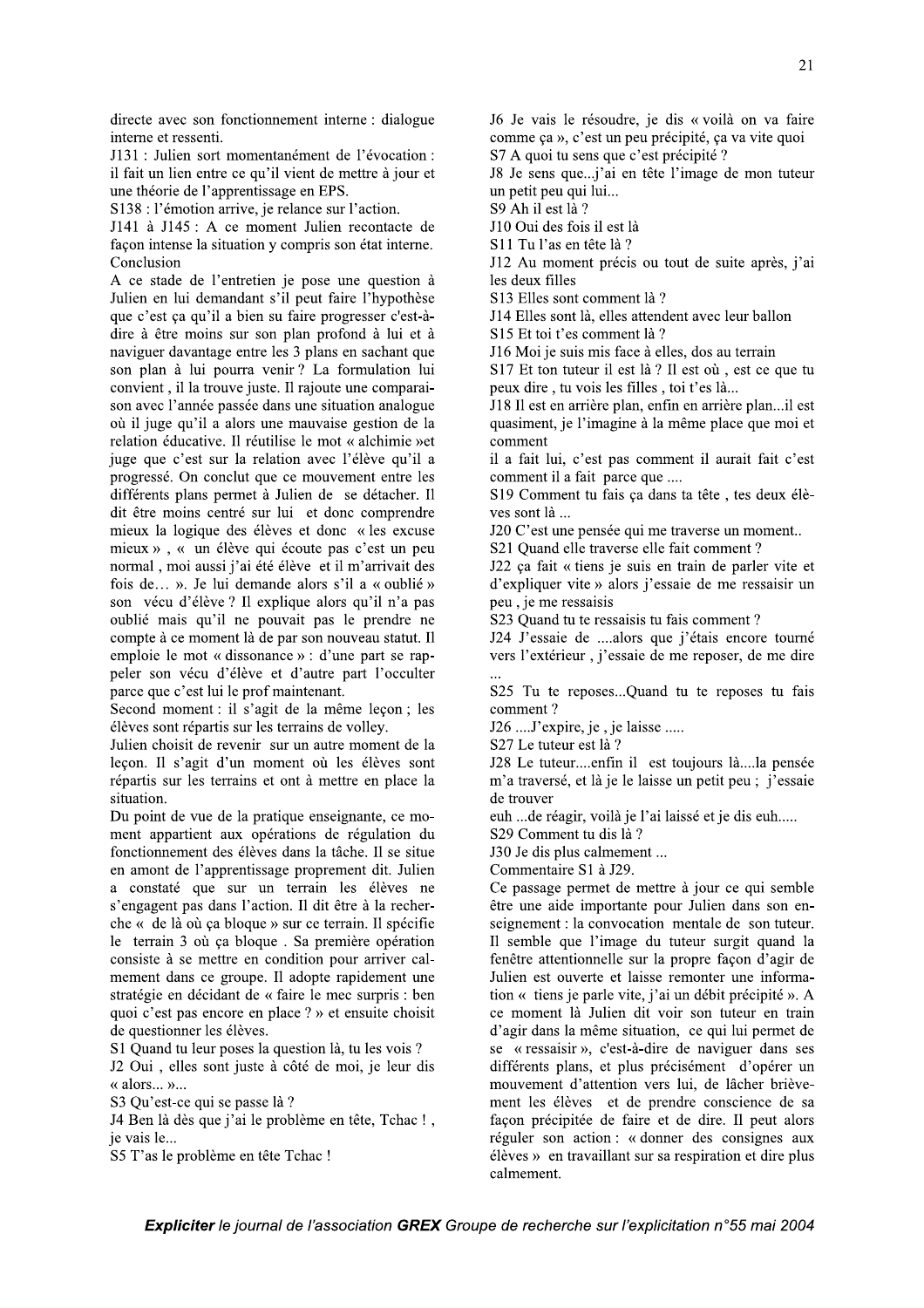Gageons que la qualité de relation installée entre ce stagiaire et son tuteur favorise cette modalité de rappel et plus globalement permet d'enclencher les progrès chez un jeune en difficulté.

La fin du questionnement permet de mettre à jour ensemble que Julien « a des préoccupations contradictoires » quand il enseigne, entre « être calme et aller vite ». Quand il dit qu'il se repose et qu'il se calme c'est à « l'intérieur » et après quand il fait sortir « ça donne du rythme » à l'extérieur.

L'évocation d'une situation de difficulté.

La visite de validation a eu lieu et a donné satisfaction. La situation que Julien choisit d'évoquer et où il s'est à nouveau senti en difficulté est relative à un cours avec sa classe de 4éme, le vendredi aprèsmidi, après la visite.

Passage n°1

J1 Je fais quasiment la même séance de volley, dès le début ca part mal, les élèves sont bruyants, j'ai une mauvaise écoute, alors euh, je sens que ça monte intérieurement, ça (inspiration profonde) je me bloque au niveau respiration

S2 Tu as envie de parler de ce début là ?

J3 Ouais de ce début là. Les filles arrivent en retard, c'est des princesses avec 25 bijoux, 25 colliers etc, donc j'essaie de me dire cool, serein, des autoconsignes mais euh, je suis fatigué, c'est la fin d'après-midi, les élèves sont un peu bruyants aussi et euh (silence)...

S4 Tu sens que ça monte...

J5 Je sens que ça monte et pis je...

S6 Tu sens que ça monte, tu peux me dire où tu es ? tu es dans quelle salle, tu fais du volley.

J7 Je suis au volley et là je suis à l'opposé, je ne suis pas face au tableau, je me suis mis de l'autre côté parce que c'est la première présentation, j'ai pas besoin du tableau, j'ai pas besoin du tableau et dèjà c'est plus simple

S8 Bon va doucement là, tes élèves arrivent ...

J9 Ils arrivent en ordre dispersé, surtout les garçons S10 En ordre dispersé...

J11 Pas de problème, ils viennent s'asseoir, ça traîne un peu, les filles qui arrivent en ordre dispersé ; et puis ce qui me (silence), ce qui me ...elles sont détendues, elles arrivent

S12 Donc à ce moment là tu les vois détendues, comment tu les vois, t'es où toi quand tu les vois arriver?

J13 Moi je suis face aux élèves...

S14 Tu es face au x élèves...

J15 Elles arrivent à ma droite

S16 Elles arrivent à ta droite, tu les vois arriver comment

J17 Ben elles me regardent, il y a pas de « excusez moi monsieur », ou « pardon » elles sont pas surprises, tout le monde est là mais pour elles c'est normal d'être là

S18 Et quant tu vois ça, qu'est ce qui se passe pour toi?

J19 Ben je me dis...qu'est ce qui se passe ? Ben ça me ... (silence), je sais pas, ça me met un poids à l'intérieur, ça me bon...

S20 Ca te mets un poids à l'intérieur, quand ça te mets un poids ça te fais quoi ? ca fait comment ?

J21 Ben j'sais pas j'ai l'impression dans la tête d'avoir des ondes négatives tu vois, je euh ca me fait mal un peu à la tête (Julien se serre la tête avec ses deux mains)

S22 Ca fait quoi quand tu fais ça (je reprends le geste de Julien)?

J23 Ca me compresse un peu la tête, ouais, ouais, ca me serre, je durcis un peu mon visage

S24 A quoi tu sais que tu durcis, tu durcis ton visage là ?

J25 Ouais, ouais je le sens, je sens que je durcis, ouais ouais..

S26 Et à ce moment là qu'est ce que tu fais ?

J27 Alors je leur dis...

S28 Tu les regardes, tu les vois ?

J29 Je leur dis « les filles.... »

S30 Qui est-ce que tu as en face de toi ?Tu revois les filles ?

J31 Ouais, j'ai Charlène, j'ai Mélanie, qui arrive en retard, Karine qui vient s'asseoir, elles arrivent, elles aussi elles sont pas très...elles sourient, elles sont .pas touchées, elles se disent oh encore, j'imagine ça...

S32 T'imagines ça, tu te dis quoi quand tu les vois?

J33 Je me dis tiens elles doivent se dire il va encore faire un reproche, un reproche injustifié,

S34 D'accord et qu'est-ce que tu fais ?

J35 Je fais le reproche injustifié !!

S36 tu fais le reproche injustifié (rires)

J37 A ce moment là ça a pas vraiment d'impact, euh ; elles le prennent en compte mais j'insiste pas, elles euh

S38 A quoi tu sais qu'elles prennent en compte là, tu les vois ?

J39 elles prennent en compte parce qu'elles le vivent mal, elles sont pas contentes, ben ouais elles grommèlent, elles...(soupir profond pour imiter les élèves), là c'est l'ado quoi...

S40 et qu'est-ce qui se passe quand tu les vois faire ca, t'es comment là?

J41 Ben je me ressaisis, je me dis intérieurement c'est comme ça c'est pas autrement quoi, c'est comme ça, euh ..je reste sur mon attitude ferme, je sens progressivement en arrière – plan sur moi ça glisse

S42 ça glisse, quand ça glisse ça fait comment?

J 43 Ben ça glisse vers ...d'une attitude où je me dis je vais être serein à une attitude où je me dis ça va passer coûte que coûte, je vais imposer mon truc, ça va, ça va, ben tu vois là ça va être une séance au couteau ...

Commentaire:

Ce passage correspond à ce que j'appellerais l'antédébut du cours d'EPS.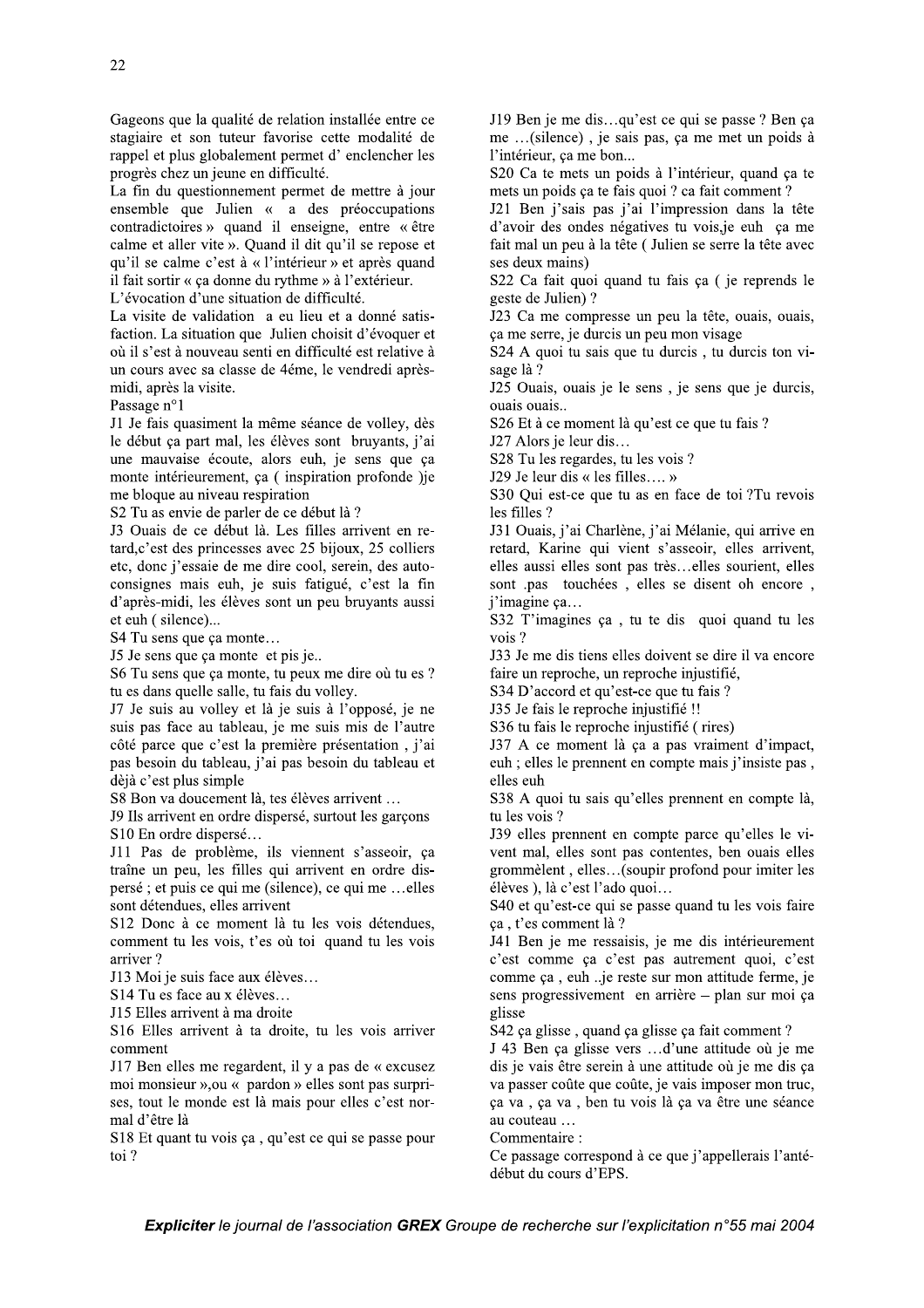Ce moment de l'accueil des élèves évoqué par Julien semble déterminant dans la mesure où il installe l'enseignant dans un état plutôt défavorable. Quelques prises d'informations tout d'abord visuelles : retard des filles, et sonores « élèves bruyants » et enfin sur son ressenti « je suis fatigué » suffisent à le déstabiliser. Très vite, dès l'anté-début du cours, Julien glisse vers un état interne plutôt négatif.

En S8 : je ralentis Julien

En S10 : je m'efforce de reprendre ses mots, je le mets en évocation.

S10 à J17 : Julien exprime qu'il supporte mal que les élèves arrivent en retard.

S18 : cette question déjà utilisée précédemment dans l'entretien, renvoie au ressenti de Julien, ce qui cette fois le fait se tourner vers des émotions difficiles, de valence négative.

D'ailleurs en J19 sa réponse prouve qu'il est déstabilisé. Il me retourne ma question comme s'il ne la comprenait pas et il sort de l'évocation. Si on met en évidence l'effet de la relance S18 : je peux avancer que la dynamique propre de Julien est un peu rompue dans la mesure où en J17 je l'ai amené à se tourner vers ses élèves puis en S18 je l'amène à un brusque changement de thème et qui produit la réplique J19.

De J21 à J25 : j'explore ce malaise( je suis moimême pas très à l'aise) en relançant toutefois sur le geste qu'il fait. Le domaine de verbalisation devient alors d'ordre kinesthésique « ça serre, je durcis, ça me compresse ». Une très forte congruence se dégage entre l'état interne et le non-verbal.

S26 : je sens qu'il est grand temps de relancer sur l'action!

J27 : j'obtiens un début d'action que je coupe car Julien est dans le re-souvenir et non plus en évocation

S30 : je l'aide à reprendre contact avec le moment par l'accroche visuelle

J41 : l'état de malaise de Julien semble s'évanouir à partir de l'instant où il s'encourage intérieurement sur son attitude qui est la bonne : « ferme ».

Conclusion sur ce passage :

Ce passage permet de mettre en évidence comment à partir de quelques indicateurs « légers » en tout début de leçon, Julien se laisse déstabiliser et s'installe dans un état interne négatif. Par ce mécanisme, il se positionne de façon « dure » par rapport aux élèves. Julien reparle alors de « l'arrière plan » qui semble finalement passer en tout premier plan dans son fonctionnement et c'est comme s'il ne pouvait faire coexister dans le même temps le fait d'être ferme et serein.

Passagen°2.

S44 Séance au couteau, là tu te dis ça

J45 Ouais, ouais, c'est ça va être une séance di-fficile, je dis on va voir, on va voir, on va voir S46 Tu te dis quand même on va voir

J47 Oui parce que j' me dis c'est un peu normal, souvent elles arrivent souvent en retard mais ça va venir un petit peu après quand je vais commencer à parler ... je reprends un élève, je reprends Thomas, je reprends Rémi « ah m'sieur vous parlez oh pardon ».... je lance l'échauffement, ils connaissent, jonglage..

S48 Donc tu lances l'échauffement

J49 Je lance l'échauffement, là par contre je reste en retrait, je me recule parce que je sais qu'ils vont aller prendre les ballons et que souvent c'est un peu la guerre pour avoir le ballon, le bon ballon calme, calme, j'insiste là-dessus .Ils prennent les ballons, ils commencent, ça va, ça part euh ...

S50 Quand ça part, t'es où ?

J51 Ca part pas bien, moi j'suis en retrait, je suis près d'une colonne, juste en dehors du sol gymnase , juste sur le côté, j'vois tout le monde, je vois qu'il y a des élèves qui s'entrainent avec des ballons, des filles qui discutent, y' en a qui sont encore en train d'enlever leurs bijoux

S52 Et quand tu vois ça qu'est ce que tu fais ?

J53 Ben ...je...ça me ...ça m'plait pas trop, ça  $me...$ 

S54 Quand ça te plait pas trop, tu fais quoi ? Tu es appuyé au poteau là ...

J55 Ben là je me dis il faut que j'agisse pour relancer, je...

S56 et qu'est ce que tu fais à ce moment là quand tu te dis ça ? Tu te vois là ?

J57 Je touche pas aux filles parce que les filles je les ai déjà un peu compressées, donc j'essaie de voir les ballons, qu'est ce qui se passe avec les ballons, je vais vers les ballons...en même temps non c'est pas ça !! Je reste en dehors et les élèves vont venir me voir avec les problèmes de ballons, j'attends, j'attends, j'attends en surveillant quand même l'échauffement parce qu'ils jonglent pas, ils dribblent d'abord pour s'échauffer les mains. Donc je gonfle quelques ballons, j'suis pas content parce que je me dis ben il y a encore des ballons à gonfler et je surveille pas mes élèves, les filles sont parties et puis il y a des filles qui marchent, y en a qui shootent au panier là c'est pas bon

S58 Donc là c'est pas bon..

J59 C'est pas bon, je dis bon on va arrêter ...euh

S60 Tu te dis bon on va arrêter, quand tu te dis bon on va arrêter

J 61 Je dis on va arrêter, ça sert à rien de, je repense à mon tuteur : là il faut que tu arrêtes, c'est pas la peine de ... là le tuteur est derrière

S62 Il était là ce jour là ?

J63 Non il était pas là le vendredi...

S64 Il arrive quand même ...

J65 Il arrive quand même, je les rapproche mais là plus impatient, je dis vite vite on se rapproche, bon i'suis pas tendu mais je suis euh, j'suis pas euh content comme avec les 4èmes D S66 D'accord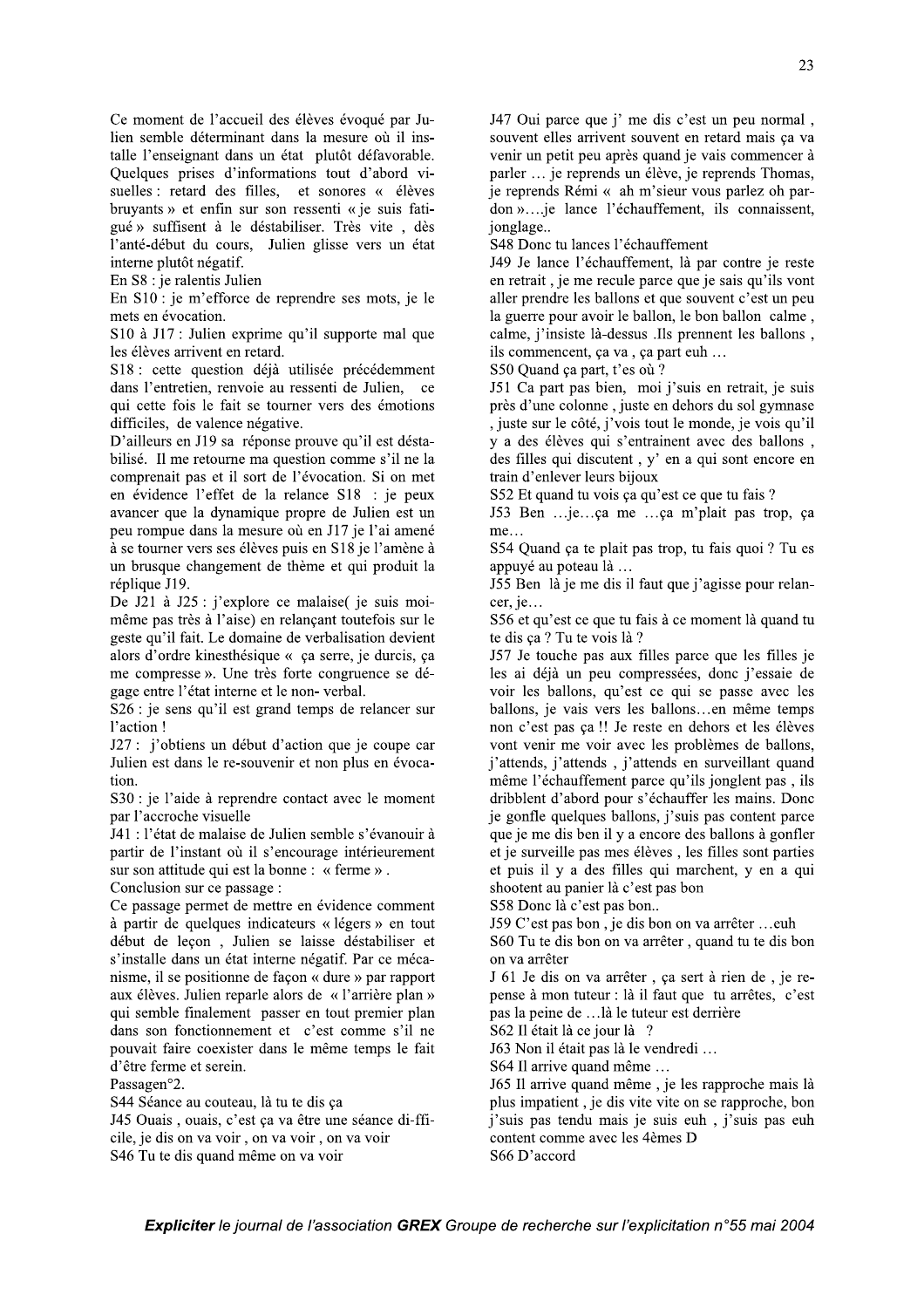$16/$  On se rapproche, je dis voila c'est pas ce que  $j$ 'avais demande,  $j$ 'essaie de ..., je me dis c'est plutot mal parti etc....(silence)

 $568$  A l'interieur tu te sens comment ? Quand tu les rassembles qu'est ce qui se passe ? Ils viennent vers  $\frac{1}{2}$ 

J69 Ils viennent vers moi, eun..., je suis pas satisfait mais en mème temps je suis pas crispé, je pense pas etre agressit

 $S/O$  1 u penses pas etre agress it

J/1 je pense pas etre agressit

 $S/2$  Comment tu dis la quand tu leur dis ?  $\mathcal{L}_{\mathcal{L}}$ 

 $J/3$  Je leur dis voila j'ai demande, je leur dis c'est

pas de marcher ...( J ralentit sa phrase) S/4 Tu parles doucement ?

J/5 Ouais ouais, je parle doucement, puis je prends les élèves, « n'est ce pas Karine, n'est ce pas Charlene? C'est pas shooter au panier n'est ce pas I homas », tu vois je prends un petit peu moqueur mais pas mechamment moqueur, je relance ..., ça se passe ...bien, j'enchaine tout de suite avec le deuxieme exercice « jonglage » et la, la, c'est la ou je commence a avoir un... casque qui me descend (Julien mime le casque avec ses deux mains), la fatigue, tu sais ça me fait mal aux paupieres Commentaire :

 $\ddot{\phantom{0}}$ Le passage correspond a une seconde etape du cours d'EPS : l'echauffement, le debut de mise en activité des élèves. Julien passe par différentes operations professionnelles : 1 Lancement d'une tache connue des eleves. 2 Observation des eleves en activite dans la tache.  $\beta$  Arret de la tache. 4 Regulation de l'activite des eleves qui ont redefini la tache pour certains: reformulation des consignes de la tache avec prise a partie des eleves qui ont redefini la tache. 5 Abandon de la tache. 6 Proposition de la tache suivante.<br>-

Dans ce type de cas de figure tres courant, « l'exercice de style » consisterait plutot à remettre les eleves dans la meme tache apres avoir redonne les consignes de realisation pour qu'ils y agissent de façon conforme et que l'objectif soit atteint : « respecter des consignes pour... » dans ce cas precis : entrer dans l'activite volley dans de bonnes conditions : doigts, épaules etc bien mobilisées pour eviter les blessures.

Or, Julien n'agit pas dans ce sens ou n'agit que partiellement.

peine de continuer ». Le mode d'accès à cette res-<br>
source qu'est le tuteur se fait donc de façon variée<br>
mais de sent pas qui doit prendre le ballon, ils jonglent<br>
mais de façon récurrente, quand Julien se sent en<br>
diffi Il est interessant de noter qu'en J61 Julien prend la decision d'arreter la situation car « le tuteur est derrière ». Selon un mode de rappel un peu different de celui du moment 1, Julien « reentend » plutot le conseil du tuteur : « quand les eleves ne font pas ce qui est demande, il vaut mieux arreter, c'est pas la peine de continuer ». Le mode d'acces a cette ressource qu'est le tuteur se fait donc de façon variee mais de façon recurrente, quand Julien se sent en difficulté. -

Passage  $n<sup>3</sup>$ .

S/6 Oui, tu peux me dire où tu es dans la salle, la

 $J/I$  La je vais etre quasiment a l'emplacement eun de debut de seance, il y a le bureau la, je suis un petit peu avance, les eleves commencent a jongler et la ça me ... (refait le geste de serrer sa tete)

 $S/8$  T es comment la

 $J/9$  la je suis tourne vers eux, vers certains, je regarde, je balaie un peu

S80 donc la le casque ( je reprends le geste)

J81 ah ouais le casque !!

S82 Iu peux dire ce que ça fait la Ctoujours le geste) precisement...

J83 Ben la je sens que je suis fatigue et que les élèves...  $\mathbf{E}(\mathbf{r})$ 

 $S84$  Quand tu sens que tu es fatigue la tu sens  $q$ uoi ?

 $J85...$ 

 $S86$  T as chaud  $\dots$ 

 $J87$  Ouars  $J$  at chaud purs  $J$  at  $\ldots$  ca me brule un peu ...ça ça brule les yeux -

 $S88$  ça brûle comment ?  $T_{\rm eff}$ 

I89 ça me pique un peu les yeux et ..ça me fait mal  $($  le ton de voix baisse) ici  $($  montre sous les yeux)

S90 T as mal sous les yeux -

J91 Ouais j'ai mal et puis la tete je sens que c'est un peu douloureux tu vois

 $S92$  c'est douloureux

 $J93$  Comme si je faisais ça tu vois (fait une expiration prolongee) c'est un peu l'idee la, l'idee de ale ale  $-$ ale  $\theta$ , ale  $\theta$ , ale. Bon la je me dis que ... que je perds patience et que c'est pas bon

 $S<sup>94</sup>$  tu perds patience, tu te dis ça

 $J<sup>9</sup>$  ouais je me dis ça va etre au couteau -

 $S96$  ça c'est un signe pour toi le casque la

- $J9/$  Ouais, je le fais pas comme ça mais c'est  $\Gamma$ idee,  $\Gamma$ idee de bon tu vois le .....Bon ça me mine un peu $\dots$ 

 $S98$  Et tes eleves font quoi ?

J99 Ben ils sont en train de jongler, pour eux c'est un peu...ça jongle mais ça les .... ( grimace)

 $\text{S100 A}$  quoi tu vois que c'est pas, ça les ...

 $J101$  Ben ça les...parce que pour eux ....

 $S102$  Est-ce que tu as un eleve en particulier, un groupe qui te revient ?

 $J103$  Ouais, ouais,  $J$  at un groupe,  $y$  a Karine, Charlene, Remi..

 $5104$  Qu'est ce que tu les vois faire?

 $J105$  Ben ils sont en train de jongler mais c'est un peu n'importe quoi ..

 $S106$  A quoi tu vois que c'est n'importe quoi ?  $\frac{V}{\epsilon}$ 

 $J10/$  Parce que ce que j'avais demande c'etait par  $\alpha$  exemple... 10 jonglages de suite au-dessus de sa tete a un metre

 $S108$  Oui, qu'est ce que tu les vois faire, ils font quoi ?

 $J109$  Ben c'est loupe, il y en a une ... eun... ils savent pas qui doit prendre le ballon, ils jonglent pas en fait, ils sont en train de discuter

 $S110$  Et quand tu vois ça qu'est ce qui se passe? C'est ça qui te ... ?  $\frac{1}{\epsilon}$ 

JIII ça bout un peu à l'interieur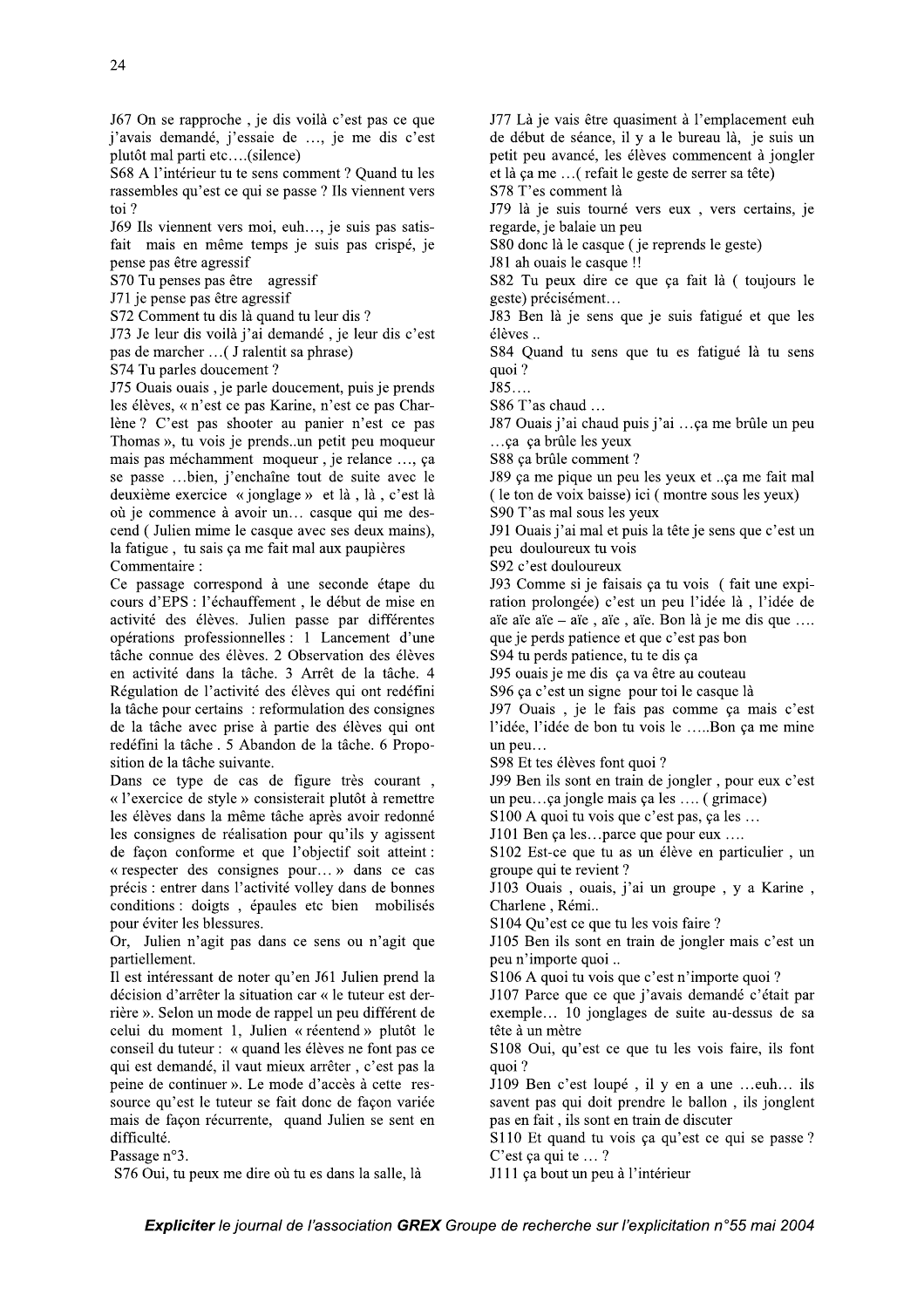Expliciter le journal de l'association GREX Groupe de recherche sur l'explicitation n°55 mai 2004

#### S112 ça bout, c'est ça le casque ?

J113 Ouais c'est un peu ça le casque, bon il va falloir que je, que je réexplique

S<sub>114</sub> ca te fatigue ?

J115 ouais ouais,

S116 c'est quoi cette sensation ?

J117 Ben cette sensation, c'est une sensation que je vais aller leur expliquer, que je vais leur dire voilà et ça va pas faire tilt, ils comprennent pas, pour eux je les contrains ...

S118 Et ça ça te pèse on dirait ?

J119 Ouais ça me pèse...ça me pèse et là... c'est un truc que j'arrive pas à faire ...il est normal qu'en  $4<sup>ème</sup>$  il y ait besoin de recadrer

S120 oui. oui.

J121...ca ca me reste encore ...

S123 c'est ton arrière plan qui est là...

J124 ouais l'arrière plan et puis les souvenirs un peu de l'an passé mais...

S125 ah oui, ils sont là les souvenirs ?...

J126 Ils sont pas là directement parce que le lieu est pas le même, mais ce vendredi après-midi, l'an dernier aussi avec l'escalade ...

S127 ça ça revient, c'est où là, tu peux dire ? là quand tu as le casque qui arrive ....

J128 ....c'est loin, c'est très loin derrière, tu vois, ouais c'est loin, ouais ouais c'est très loin..

S129 c'est où ...

J130 ça, ça, ça, ... passe ..

S131 c'est comment, c'est en couleur ? ça passe...

J132 J'ai l'impression qu'il y a des images... en couleur de....de l'an dernier, des moments quoi .. S133 précises ? elles sont comment ?

J134 ben ...il y a moi en train de regarder l'élève et puis le problème que j'ai ... que j'ai avec cet élève là

S135 ca vient sous forme d'une image?

J136 ouais ca vient sous forme d'une image. là je me dis tiens ! en gros je pourrais dire que c'est comme ça : c'est ..la même situation que l'an dernier

S137 Et là ?

J138 (soupir) Ben ça me ...ça me mine, ça passe aussi avec des images de la séance du mercredi, je veux dire c'est la même situation quand même hein?

S139 Tu mets en confrontation les deux ? Tu les mets en regard ?

J140 Ouais ...elles sont en arrière plan, je sais pas où vraiment mais c'est tout tu vois ...mais ça reste , ça reste

Commentaire:

Dans ce dernier passage, de J121 à J140, on devine au surgissement du passé et en particulier à la remontée en mémoire des situations d'échec de la précédente année de stage combien cela pèse encore dans les moments de difficulté. Julien semble établir très vite des liens entre des évènements analogues(élèves qui ne font pas ce qui est demandé, obligé de réexpliquer, contraindre) dans des

contextes à caractéristiques semblables (vendredi après midi, fatigue) qui furtivement s'accolent et finalement semblent de son point de vue, le mettre en face d'une absence de progrès. (« ça me  $mine \rightarrow$ ).

Si nous revenons à S76 S120 :

Dans ce passage, l'enseignant est dans un processus analogue à celui décrit précédemment quand il propose une seconde tâche d'échauffement aux élèves. Le phénomène d'installation de ce que je nomme « le casque » à cause de son geste et qu'il reprend à son compte, se répète et pour cause puisque les élèves recommencent à ne pas respecter les consignes.

Même mouvement que précédemment pour moi aussi avec une relance en S98 sur les élèves. En S102, comme Julien est un peu en difficulté pour mettre en mots ce que font ses élèves, je l'aide par le mouvement « d'entonnoir » à laisser revenir un élève. Ce qui permet de vérifier de S104 à J109 que possède Julien une bonne compétence d'observation. Il sait prendre les informations utiles sur les actions des élèves, en revanche c'est dans l'interaction qu'il semble en difficulté. J119 : la réplique peut être révélatrice de cette difficulté à déployer certaines compétences (Conduire la classe, conduire les apprentissages : « Animer le cours pour motiver et obtenir l'adhésion des élèves »), qu'il est capable de mobiliser par ailleurs. Mais celles-ci semblent « anesthésiées » . L'action « Je n'arrive pas à faire » est en panne alors que les savoirs théoriques sont présents « il est normal  $au'$ en 4<sup>ème</sup> ... »

S'il était besoin de démontrer que les savoirs sur le faire ne suffisent pas pour réussir à faire...et que la complexité de certains mécanismes de l'agir de la personne peuvent rester muets ou secrets pour l'observateur qui adopte avec un point de vue en troisième personne. Ce qui du coup pourrait passer pour une mauvaise capacité à observer les élèves, être interprété comme la cause de régulations peu adaptées et devenir une sentence dans un rapport de visite ...( ceci est une autre histoire...)

#### Conclusion générale de l'entretien.

Le mouvement d'exploration de moments ressources et de moments de difficulté encore persistants dans certains contextes a suscité l'élucidation de certaines façons de fonctionner de Julien.

A la fin de l'entretien, nous procédons ensemble à une récapitulation des informations que nous avons pu obtenir ainsi que des fonctionnements mis à jour jusqu'à tenter de formuler quelques grands principes de fonctionnement que Julien pourra mettre en œuvre à l'avenir dans sa pratique professionnelle.

Nous revenons point par point sur les différents aspects abordés. Tout d'abord, nous revenons sur quoi faire quand les élèves ne développent pas une activité conforme à ce que Julien leur demande et nous en déduisons qu'il est sans doute utile pour